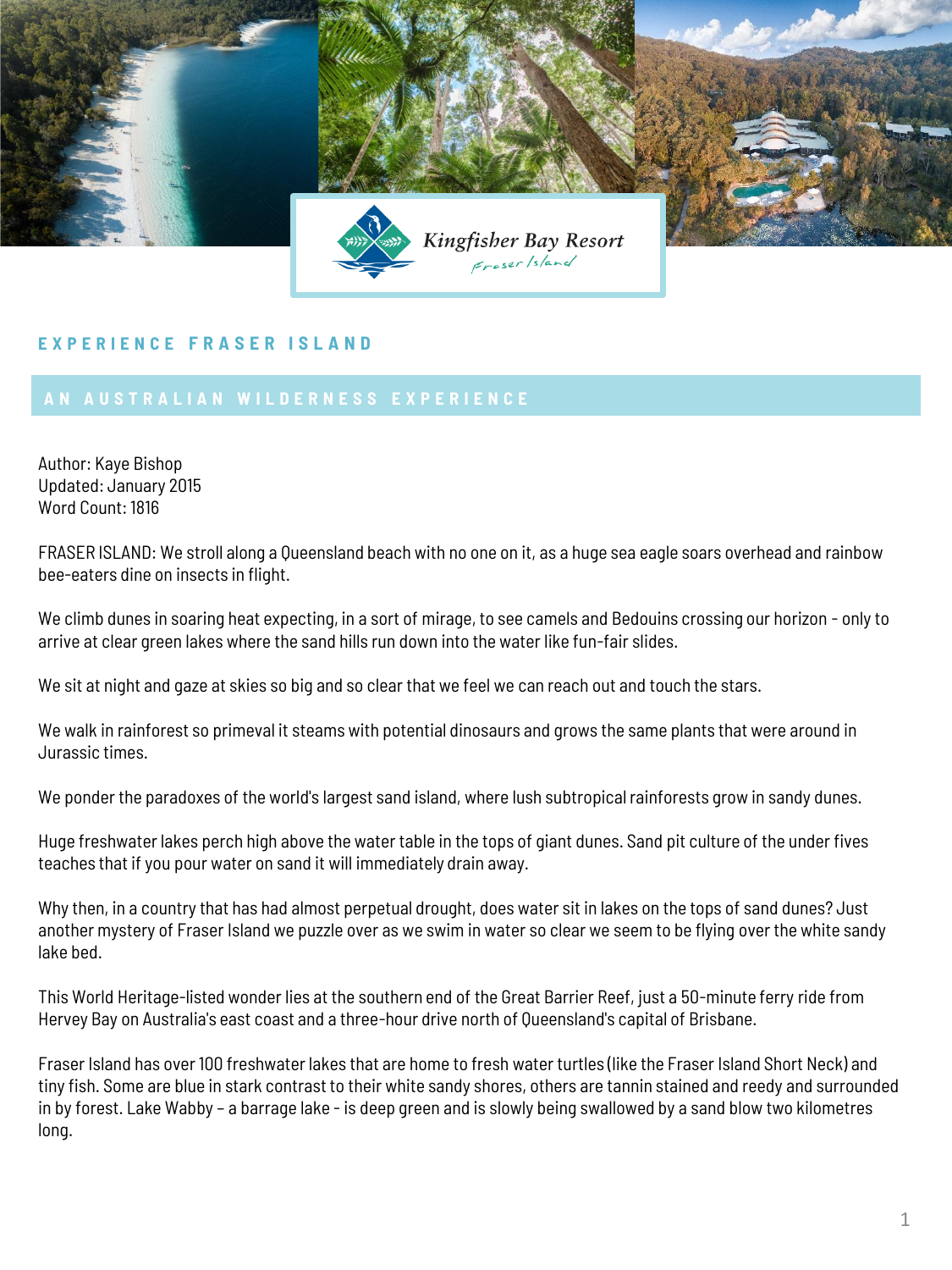

Massive sandblows move across the island from east to west while pristine fresh water streams flow swiftly and silently through rainforest and out to sea.

But this island's isolated beauty spots are on no super tourist highway. To access its unique natural attractions we have to travel by 4WD over sand tracks at a rate of about 20km per hour. There are day tour options from Kingfisher Bay Resort and the mainland or you can hire your own from the mainland or from Kingfisher Bay. We've opted to stay for a few days and really explore the place.

Access to Fraser Island is easy. The gateway to the island is from River Heads on the Fraser Coast mainland to Kingfisher Bay Resort, an eco resort that sends us out to explore the island and pampers us after a hard day's sightseeing. Sitting in the spa sipping champagne and watching the sun set is heaven after the hell of climbing up the side of a sand blow!

We are met by resort staff at Hervey Bay/Fraser Coast Airport and taken to catch a ferry to Fraser Island. Our bags go straight from the plane to our room.

Cruising across the Great Sandy Strait for 50 minutes we are advised to keep an eye out for dolphins, Dugong and turtles and, from August to October, Humpback and Minke Whales! The resort has teamed with the pioneers of whale-watching in region – Jill and Brian Perry – to run tours in season.

From the water, the island stretches as far as the eye can see (it is 123 kilometres) and it is difficult to realise that the rolling hills (over 700 foot in height), covered in eucalypt and rainforest, are all dunes.

As the boat nears a long jetty, Kingfisher Bay Resort is just visible through the trees that fringe its beach. The modern Australian-style wooden buildings with curving roofs have been built in an amphitheatre overlooking the bay and merge with the resort's natural environment.

The resort is surrounded by a wealth of plant and animals. Within a few minutes walk of our hotel room rare Acid Frogs, Microbats and Sugar Gliders can be seen at night. We go spotlighting with a Ranger to see what else is out there.

In the morning, with binoculars supplied, we join another Ranger on a bird watching expedition. There are 354 species of bird, which live on or visit the island, including migratory waders, large colourful parrots and honeyeaters.

The famous Fraser Island Satinay trees (taken to line the banks of the Suez Canal after the war - logging stopped in 1992) grow in amongst heaths and other natives include the Wide Bay Boronia and Foxtail Sedge, which is only found this Region.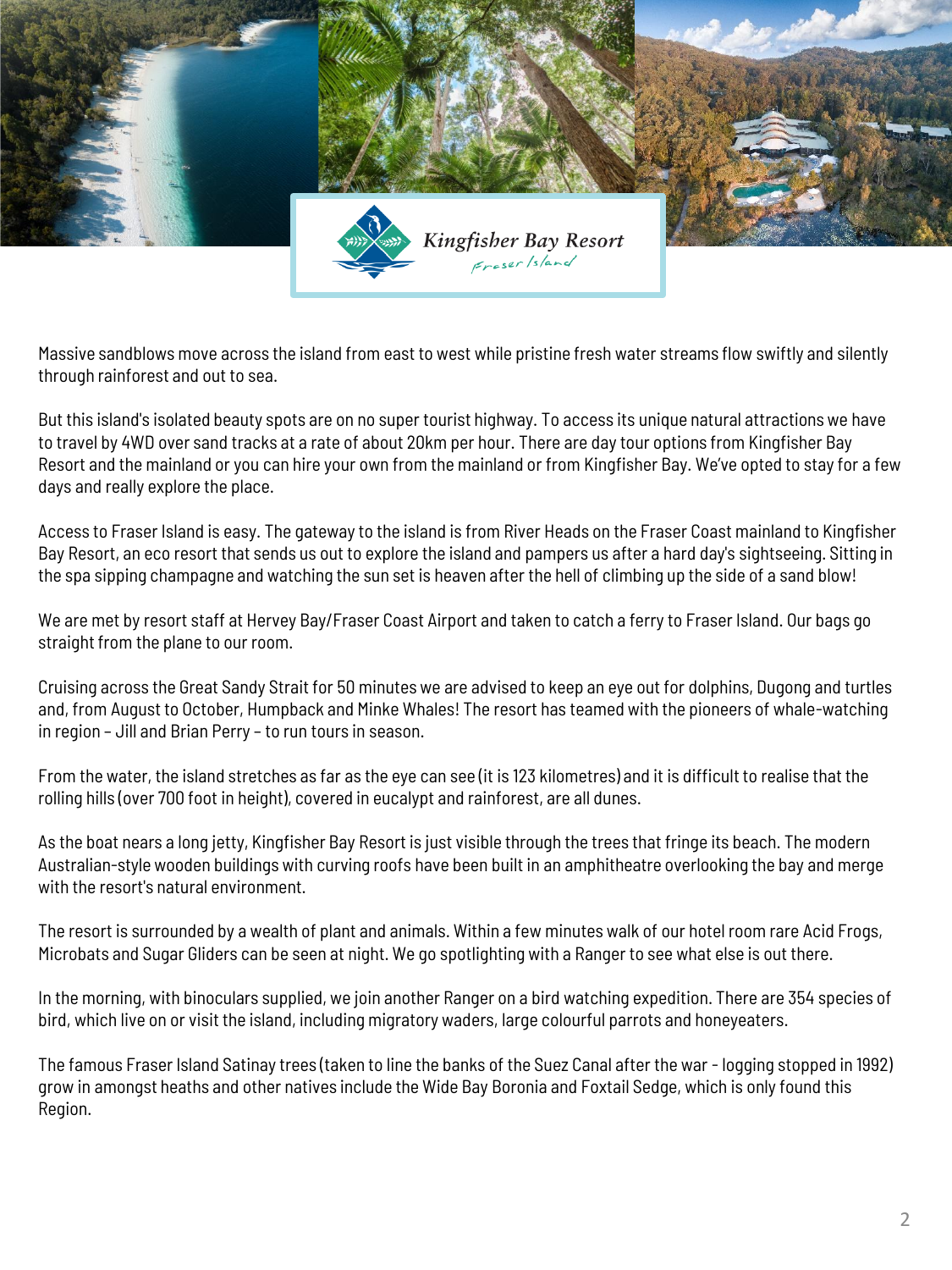

We learn there is a year-round, bountiful supply of plants providing bush tucker, natural medicines and beautiful wildflowers. We numb our mouths with primitive pain killers and revive them by drinking tea made from Lemon-scented Tea Tree leaves plucked from the proliferation of bush by our knowledgable Ranger.

A freshwater creek spills into the ocean close to the resort and is edged by five mangrove species. Sea Eagles, Osprey, fish and crabs are found among the mangroves.

Australia's purest breed of dingo roams the island. The resort is ringed by a dingo fence, but we see footprints along the beach and then the dog itself hunting around the beach that borders the resort.

The resort employs a private Ranger staff of around 20. They include Marine Biologists, Botanists, Anthropologists, Zoologists and former National Parks and Wildlife Service employees.

These Rangers guide guests through the contrasting landscapes of lush rainforest, huge slow moving sandblows, endless beaches, shipwrecks, crystal-clear lakes, fast flowing streams and spectacular coloured sands cliffs.

Each day a range of activities is offered by Rangers including guided walks, night spotlighting, canoe paddles, Segway tours and Australian bush tucker walks. For children, there is a Junior Eco Ranger program on weekends and school holidays.

We take a full-day, Ranger-guided off-road day tour looking to reacquaint ourselves with the cultural and natural heritage of the island (Fraser Explorer Tours one and two day tours also run from the mainland if you don't have the time to stay over).

We learn about the Aboriginal heritage - the sources of bush tucker, the lifestyle, myths and legends and hear the tall tales, and true, of the timber logging days.

We drive along 75 Mile Beach, an ocean beach that is a gazette highway where all road rules apply.

The beach is busy with four-wheel-drives, campers, tour buses and people fishing - a strong contrast from the tranquility of Kingfisher Bay and the deserted beaches on the western side of the island.

There are some extra rules for driving on this beach like giving way to planes landing. Six-seater planes land and take off from the beach taking visitors for joy flights over the lakes and sandblows.

We stop to swim in Eli Creek where fresh water pours out to sea from an inland spring at the rate of nearly 80 million gallons a day. It's fresh and cold and we float quickly to the beach.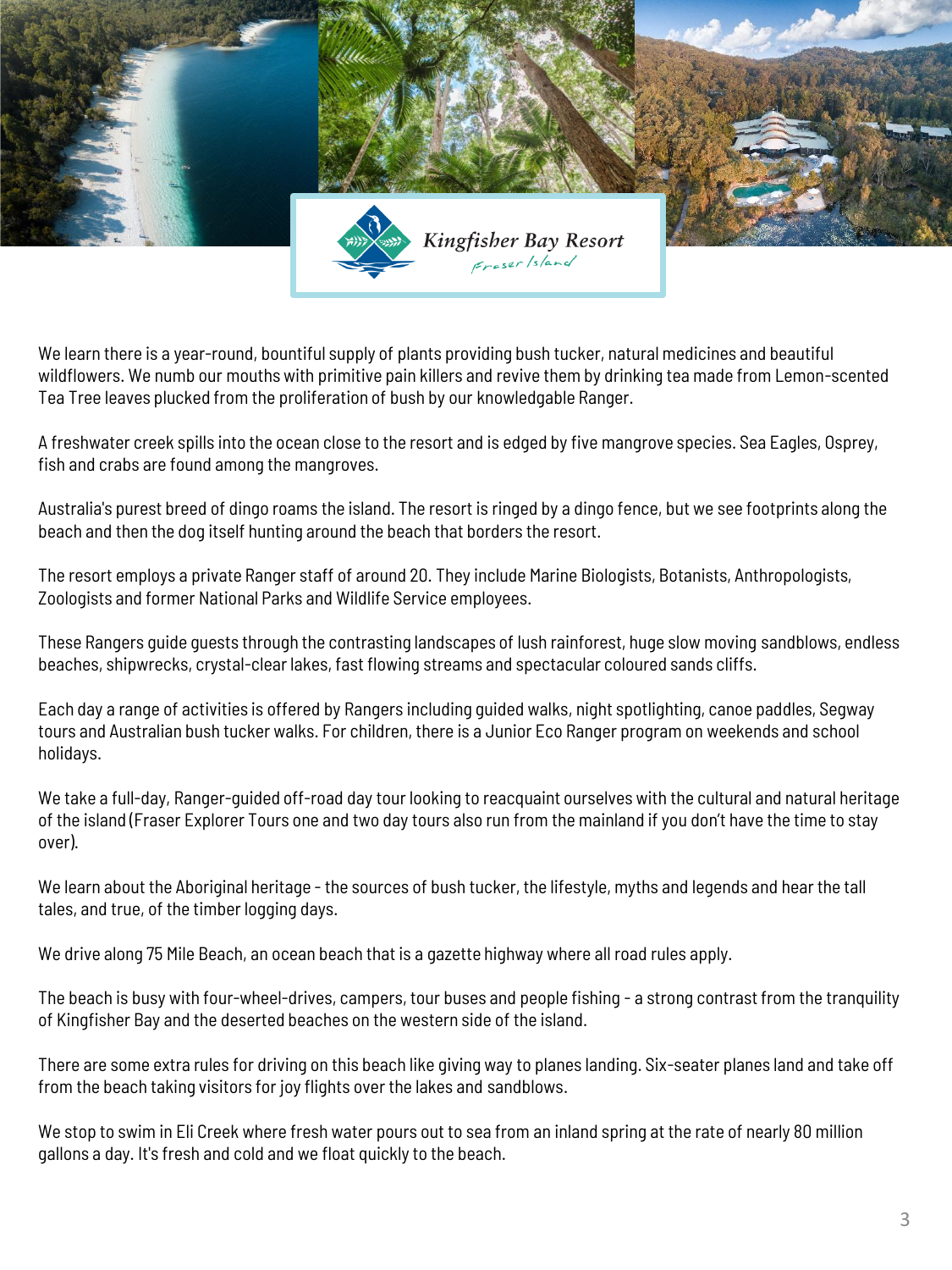

We see one of the many wrecks around the island. The Maheno Shipwreck was a luxury cruise ship, which washed up on the beach in 1935 and is slowing rusting into the sand.

At The Pinnacles we marvel at the spires of coloured sands in 72 shades of yellow and red. These cliffs were formed from dust blown from the central dessert of Australia 800,000 years ago and the iron in the clay has formed and iron oxide coating around the sand grains.

After lunch at Eurong Beach Resort, we go off the beach to Central Station, a former logging township and walk through the rainforest, which borders Wanggoolba Creek. Here we see King Ferns growing in the creek bed - they are believed to have evolved 320 million years ago and are extremely rare and endangered.

Then onwards to Lake McKenzie, a beautiful blue lake perched high in the whites sands of a dune and fringed by eucalypt forest.

This is a big day out but well worth it for the sights and the information we have gained. We note the places we want to come back to and seek information from the Rangers on other places.

Then we hire a 4WD from the resort and explore the island on our own – searching out our own private pockets.

Fraser Island is famous for its 4WD sand tracks and the resort has a 4WD training video to help ensure newcomers to the island enjoy the splendors without suffering any of the potential pitfalls. Periodically during the year, the resort teams up with the folks from Australian Offroad Academy to run sand driving courses for novices – it's a great idea.

There are plenty of places to explore just walking from the resort and many walks have explanatory signs along the way. More adventurous, and longer, walks are organised by the Rangers and we spend a half day walking first along the beach, then through the forest for a swim in magnificent Lake McKenzie.

Multi-award-winning Kingfisher Bay Resort is built to strict environmental guidelines offering all the amenities of an island resort, while blending harmoniously with the island's sensitive ecological system.

The resort has a 152-room hotel and 109 self-contained villas, which sleep from four to eight people and larger holiday houses. All have large private decks overlooking sea, bush or lakes. The rooms are well appointed with refrigerators, tea and coffee making facilities, TV, air-conditioning, ISD telephones and irons. Many have spas.

There are four swimming pools and a spa, bars, restaurants, shopping village with a Island Day Spa, tennis courts, conference facilities and 4WD hire. Temperatures average 29C in summer and 22C in winter.